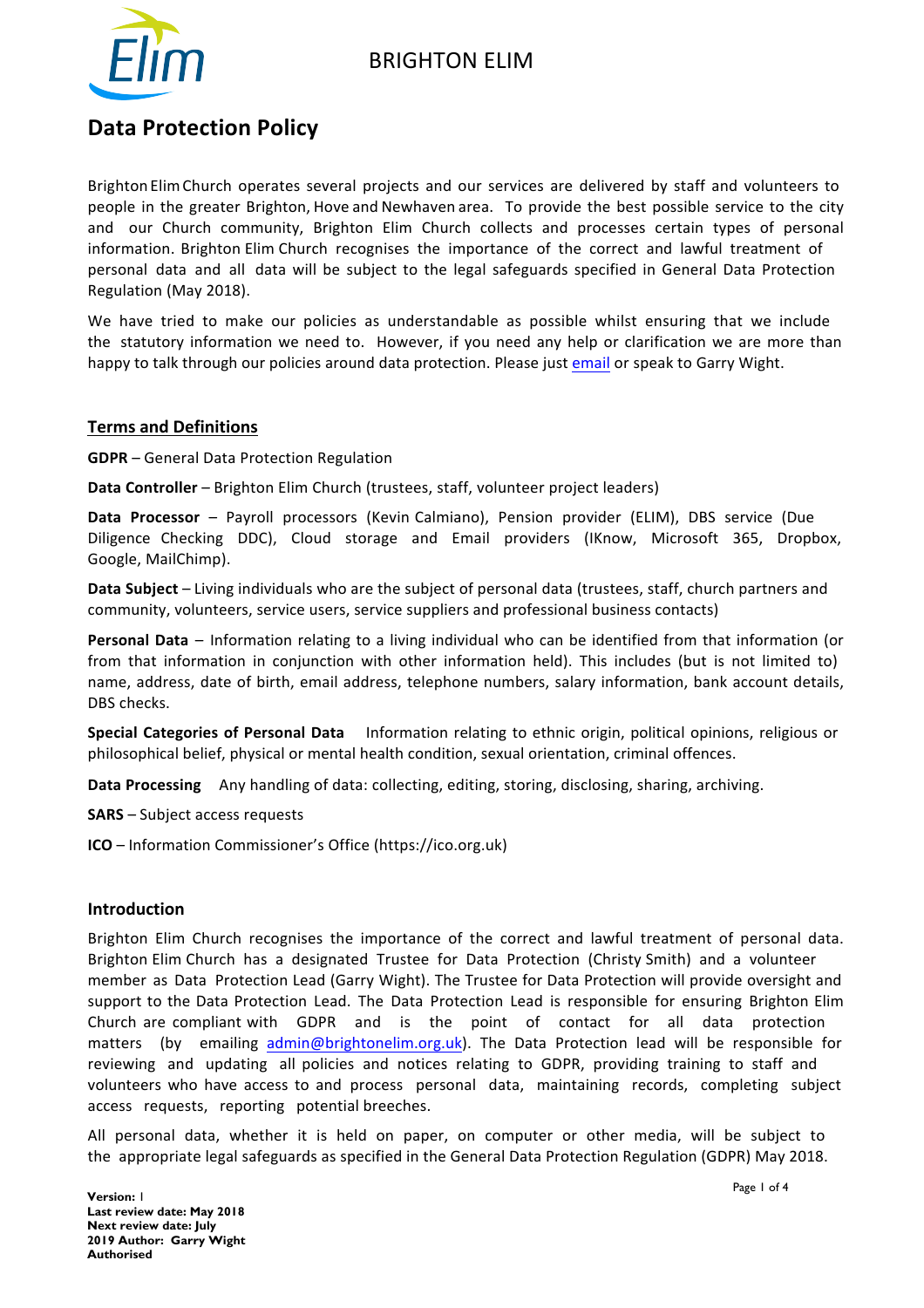Brighton Elim Church fully endorses and adheres to the principles of data protection ensuring that the personal information held by us is:

- 1. Processed fairly, lawfully and in a transparent manner
- 2. Collected and used for limited, specific purposes
- 3. Adequate, relevant and limited to what is necessary
- 4. Accurate and up-to-date
- 5. Not kept for longer than necessary
- 6. Processed in accordance with individual's rights
- 7. Kept secure
- 8. Not transferred to countries that do not have adequate protection in place

## **Lawful Processing of Data**

Brighton Elim Church will collect data that is required for the legitimate purpose of our organisation (under the category of legitimate business use). We have several categories of individuals that we require holding personal data for:

- 1. Trustees
- 2. Staff (current and former)
- 3. Brighton Elim Church Partners and Church Members
- 4. Volunteers
- 5. Service Users and Beneficiaries
- 6. Job Applicants
- 7. Service Suppliers
- 8. Professional Business Contacts and Building Hirers

Brighton Elim Church also holds data on individuals who subscribe to our weekly newsletter and other publicity emails. Brighton Elim Church will obtain informed consent from individuals to hold their personal data for this purpose. Consent can be withdrawn at anytime by contacting admin@brightonelim.org.uk

# **Collection and Processing of Data**

Brighton Elim Church will only collect and process data that we require to support and inform our church community, run our projects and buildings and to adhere to our legal obligations. This is set out in our Privacy Statements and Notices. All data will be retained for the minimum amount of time as set out in our Data Retention Policy.

#### **Individual Rights**

Brighton Elim Church will process data in accordance with individual's rights. Under the GDPR these are:

- 1. The right to be informed
- 2. The right of access
- 3. The right to rectification
- 4. The right to erasure
- 5. The right to restrict processing
- 6. The right to data portability
- 7. The right to object
- 8. Rights in relation to automated decision making and profiling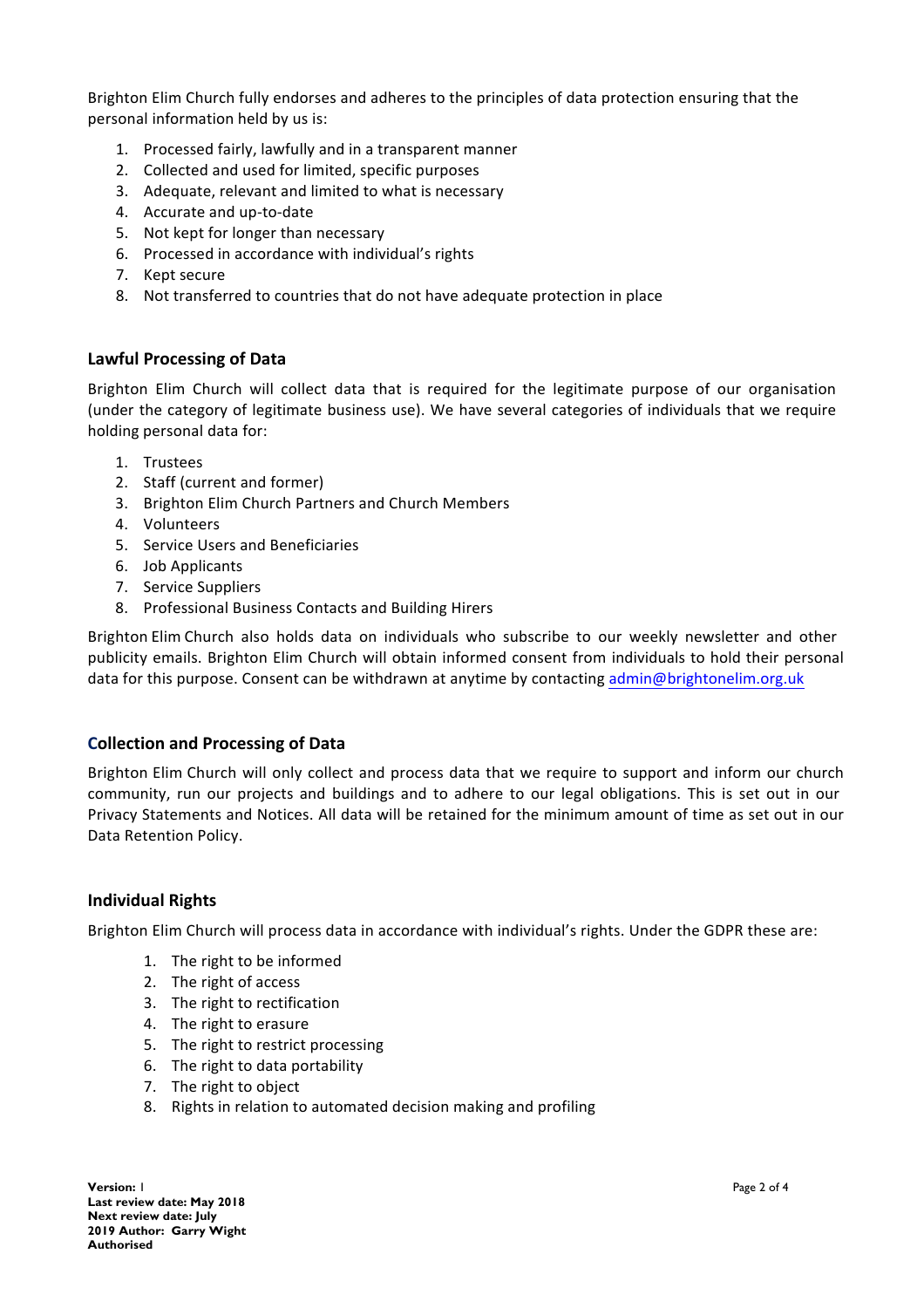All enquiries from individuals relating to the data we hold and process on them should be sent to the Operations Team by emailing admin@brightonelim.org.uk and marked for the attention of the Data Protection Lead.

## **Maintaining Confidentiality**

Brighton Elim Church will not disclose personal data to third parties for commercial or non commercial purposes, except where it is required to carry out our work, we have a legal obligation or consent is obtained, for example bank account information provided to our bank for processing of payments. All Brighton Elim Church staff and volunteers who have access to personal data will be required to adhere to the policies laid out in this document, our Confidentiality Policy, where appropriate our Bring Your Own Device to Work Policy and in the GDPR.

## **Information Security**

In order to keep personal data secure, the following controls will be used:

- Electronic data (statistical information, e-mails, contacts and databases) may be stored in secure online databases and cloud storage services provided by a third party and kept on authorised password-protected devices (computers, tablets and smart phones). Any documents stored on authorised devices that contain personal data will be password protected. All staff and volunteers will be required to adhere to our Bring Your Own Device Policy where personal electronic devices are used for processing electronic data
- All special category data will be stored electronically in secure online storage databases provided by a third party. Where paper copies are required these will be stored in a locked filing cabinet with restricted access.
- Access to special category data is strictly controlled and authorised by the Data Protection Lead.
- Any papers collected will be kept secure, an electronic copy will be made and stored as above. They will either be filed in a locked file cabinet or destroyed when no longer needed.

# **International Transfers**

Brighton Elim Church will ensure that the correct safeguards, that are in line with this policy, are in place for international transfers of personal data. These will only take place when we have either active consent or a contractual obligation and when the transfer is for a legitimate purpose relating to the work of Brighton Elim Church. Only data that is necessary for this purpose will be transferred.

#### **Data Breaches**

All breaches, or potential breaches, of security and confidentiality must be reported to the Data Protection Lead as soon as possible and within 24 hours. Where necessary, these will be reported to the ICO within 72 hours. 

All breaches of confidentiality, resulting in a complaint or other challenge, whether internal or external, will be thoroughly investigated by an appropriate authority, internally (trustees) and externally where appropriate and may result in disciplinary action according to Brighton Elim Church's Disciplinary Policy. 

#### **Individual Responsibilities and Training**